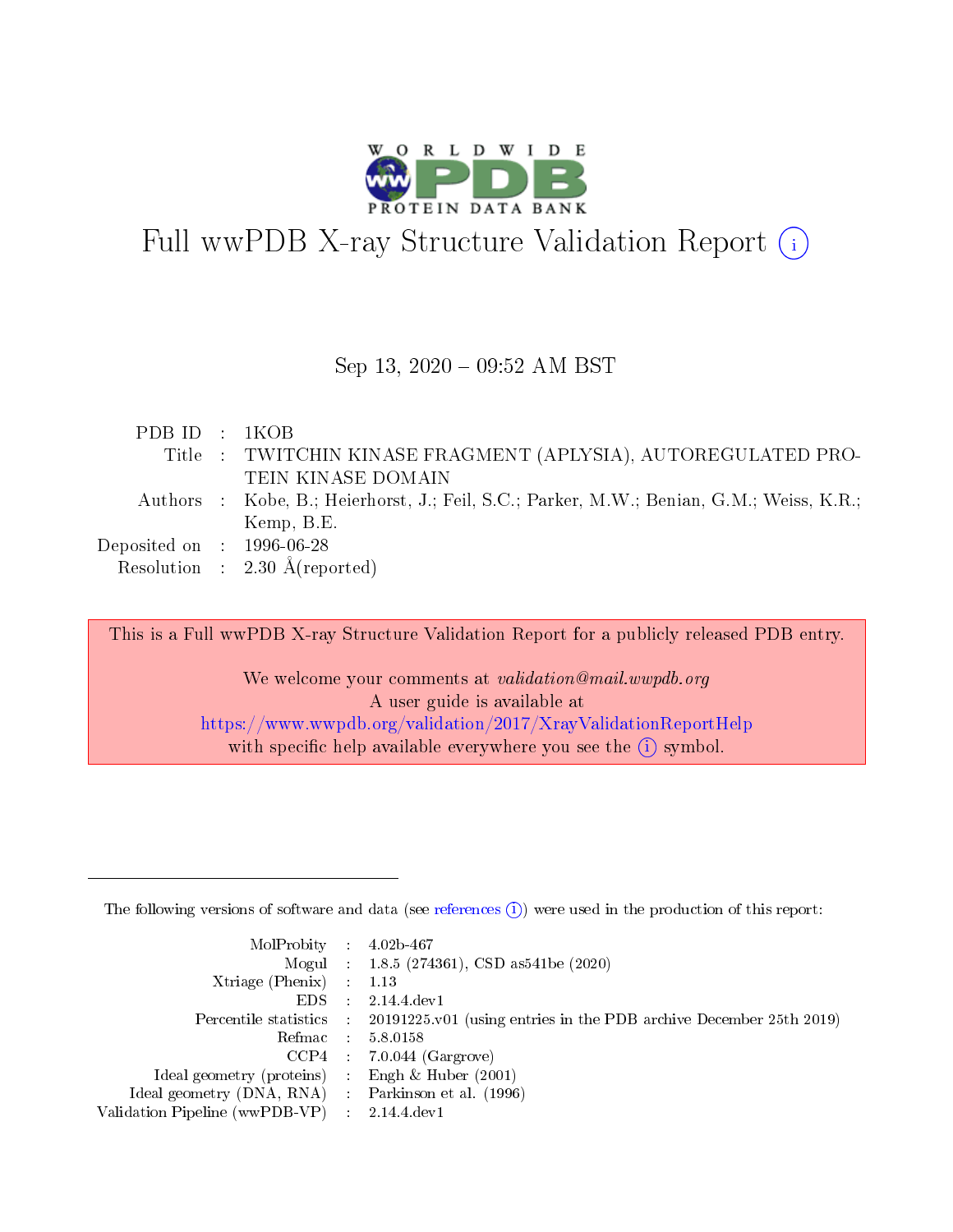# 1 [O](https://www.wwpdb.org/validation/2017/XrayValidationReportHelp#overall_quality)verall quality at a glance  $(i)$

The following experimental techniques were used to determine the structure: X-RAY DIFFRACTION

The reported resolution of this entry is 2.30 Å.

Percentile scores (ranging between 0-100) for global validation metrics of the entry are shown in the following graphic. The table shows the number of entries on which the scores are based.



| Metric                | Whole archive<br>$(\#\text{Entries})$ | Similar resolution<br>$(\#\text{Entries}, \text{resolution range}(\textup{\AA})\)$ |
|-----------------------|---------------------------------------|------------------------------------------------------------------------------------|
| Clashscore            | 141614                                | $5643 (2.30-2.30)$                                                                 |
| Ramachandran outliers | 138981                                | $5575(2.30-2.30)$                                                                  |
| Sidechain outliers    | 138945                                | $5575(2.30-2.30)$                                                                  |

The table below summarises the geometric issues observed across the polymeric chains and their fit to the electron density. The red, orange, yellow and green segments on the lower bar indicate the fraction of residues that contain outliers for  $\geq=3$ , 2, 1 and 0 types of geometric quality criteria respectively. A grey segment represents the fraction of residues that are not modelled. The numeric value for each fraction is indicated below the corresponding segment, with a dot representing fractions  $\leq=5\%$ 

| Mol | $Chain \  Length$ | Quality of chain |     |    |
|-----|-------------------|------------------|-----|----|
|     | -387              | 71%              | 19% | 9% |
|     | 387               | 71%              | 19% | 9% |

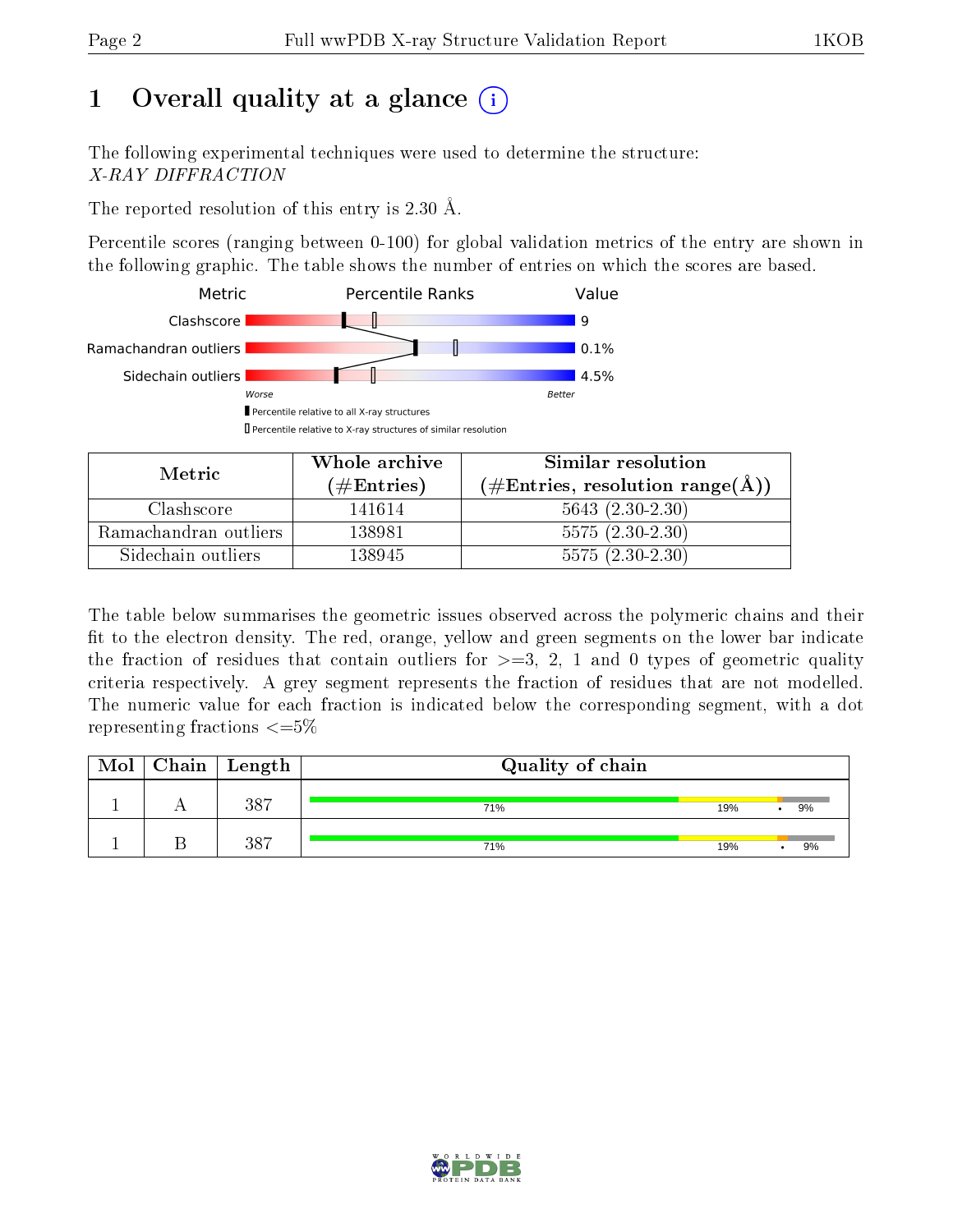# 2 Entry composition (i)

There are 3 unique types of molecules in this entry. The entry contains 6071 atoms, of which 0 are hydrogens and 0 are deuteriums.

In the tables below, the ZeroOcc column contains the number of atoms modelled with zero occupancy, the AltConf column contains the number of residues with at least one atom in alternate conformation and the Trace column contains the number of residues modelled with at most 2 atoms.

| Mol |  | Chain   Residues | Atoms |                                   |     |     |  | $\text{ZeroOcc}$   AltConf   Trace |  |  |
|-----|--|------------------|-------|-----------------------------------|-----|-----|--|------------------------------------|--|--|
|     |  | 352              | Total | $\mathcal{C}$                     | -N  |     |  |                                    |  |  |
|     |  |                  | 2869  | 1840                              | 479 | 539 |  |                                    |  |  |
|     |  | 352              | Total | $\overline{C}$ and $\overline{C}$ | -N- |     |  |                                    |  |  |
|     |  |                  | 2869  | 1840-                             | 479 | 539 |  |                                    |  |  |

Molecule 1 is a protein called TWITCHIN.

| ${\rm Chain}$    | Residue | Modelled   | Actual     | Comment         | Reference         |
|------------------|---------|------------|------------|-----------------|-------------------|
| А                | 12      | SER        | $\rm{ARG}$ | <b>CONFLICT</b> | <b>UNP Q16980</b> |
| А                | 18      | <b>TYR</b> | <b>HIS</b> | <b>CONFLICT</b> | <b>UNP Q16980</b> |
| $\boldsymbol{A}$ | 49      | VAL        | <b>CYS</b> | CONFLICT        | <b>UNP Q16980</b> |
| А                | 80      | VAL        | GLU        | CONFLICT        | <b>UNP Q16980</b> |
| A                | 122     | <b>GLU</b> | <b>ASP</b> | <b>CONFLICT</b> | <b>UNP Q16980</b> |
| А                | 379     | <b>LYS</b> | VAL        | <b>CONFLICT</b> | <b>UNP Q16980</b> |
| A                | 380     | <b>LEU</b> | $\rm{ARG}$ | <b>CONFLICT</b> | <b>UNP Q16980</b> |
| B                | 12      | SER        | $\rm{ARG}$ | <b>CONFLICT</b> | <b>UNP Q16980</b> |
| B                | 18      | <b>TYR</b> | HIS        | <b>CONFLICT</b> | <b>UNP Q16980</b> |
| B                | 49      | VAL        | <b>CYS</b> | <b>CONFLICT</b> | <b>UNP Q16980</b> |
| B                | 80      | VAL        | <b>GLU</b> | <b>CONFLICT</b> | <b>UNP Q16980</b> |
| B                | 122     | GLU        | ASP        | <b>CONFLICT</b> | <b>UNP Q16980</b> |
| B                | 379     | <b>LYS</b> | VAL        | CONFLICT        | <b>UNP Q16980</b> |
| B                | 380     | LEU        | $\rm{ARG}$ | <b>CONFLICT</b> | UNP Q16980        |

There are 14 discrepancies between the modelled and reference sequences:

• Molecule 2 is VALINE (three-letter code: VAL) (formula:  $C_5H_{11}NO_2$ ).

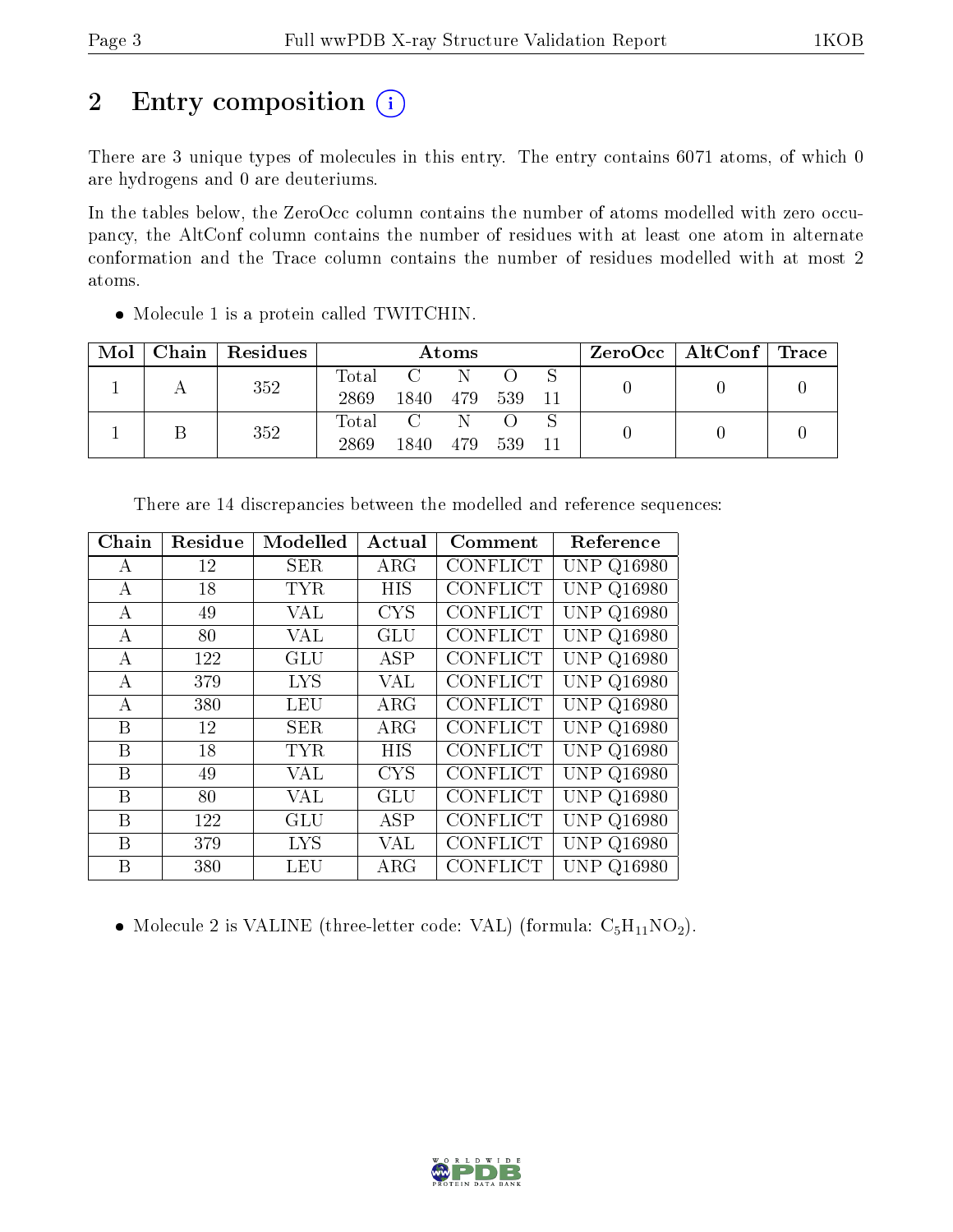

|  | $\blacksquare$ Mol $\vert$ Chain $\vert$ Residues | A toms      |  |        | ZeroOcc   AltConf |  |
|--|---------------------------------------------------|-------------|--|--------|-------------------|--|
|  |                                                   | Total C N O |  | $-5$ 1 |                   |  |

 $\bullet\,$  Molecule 3 is water.

|  | Mol   Chain   Residues | Atoms                  | $ZeroOcc \   \ AltConf \  $ |
|--|------------------------|------------------------|-----------------------------|
|  | 165                    | Total O<br>165<br>-165 |                             |
|  | 161                    | Total O<br>161<br>161  |                             |

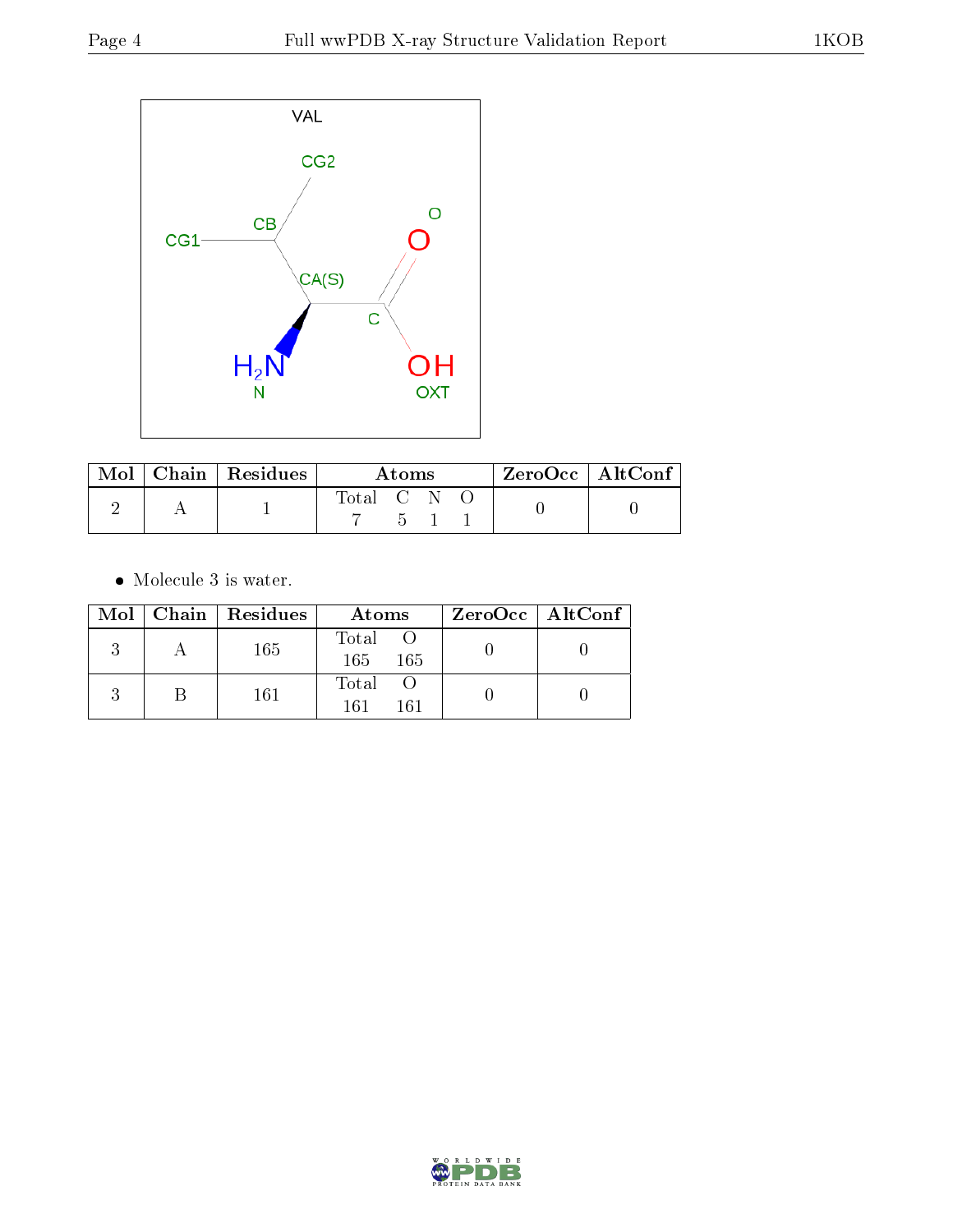# 3 Residue-property plots  $(i)$

These plots are drawn for all protein, RNA, DNA and oligosaccharide chains in the entry. The first graphic for a chain summarises the proportions of the various outlier classes displayed in the second graphic. The second graphic shows the sequence view annotated by issues in geometry. Residues are color-coded according to the number of geometric quality criteria for which they contain at least one outlier: green  $= 0$ , yellow  $= 1$ , orange  $= 2$  and red  $= 3$  or more. Stretches of 2 or more consecutive residues without any outlier are shown as a green connector. Residues present in the sample, but not in the model, are shown in grey.



• Molecule 1: TWITCHIN

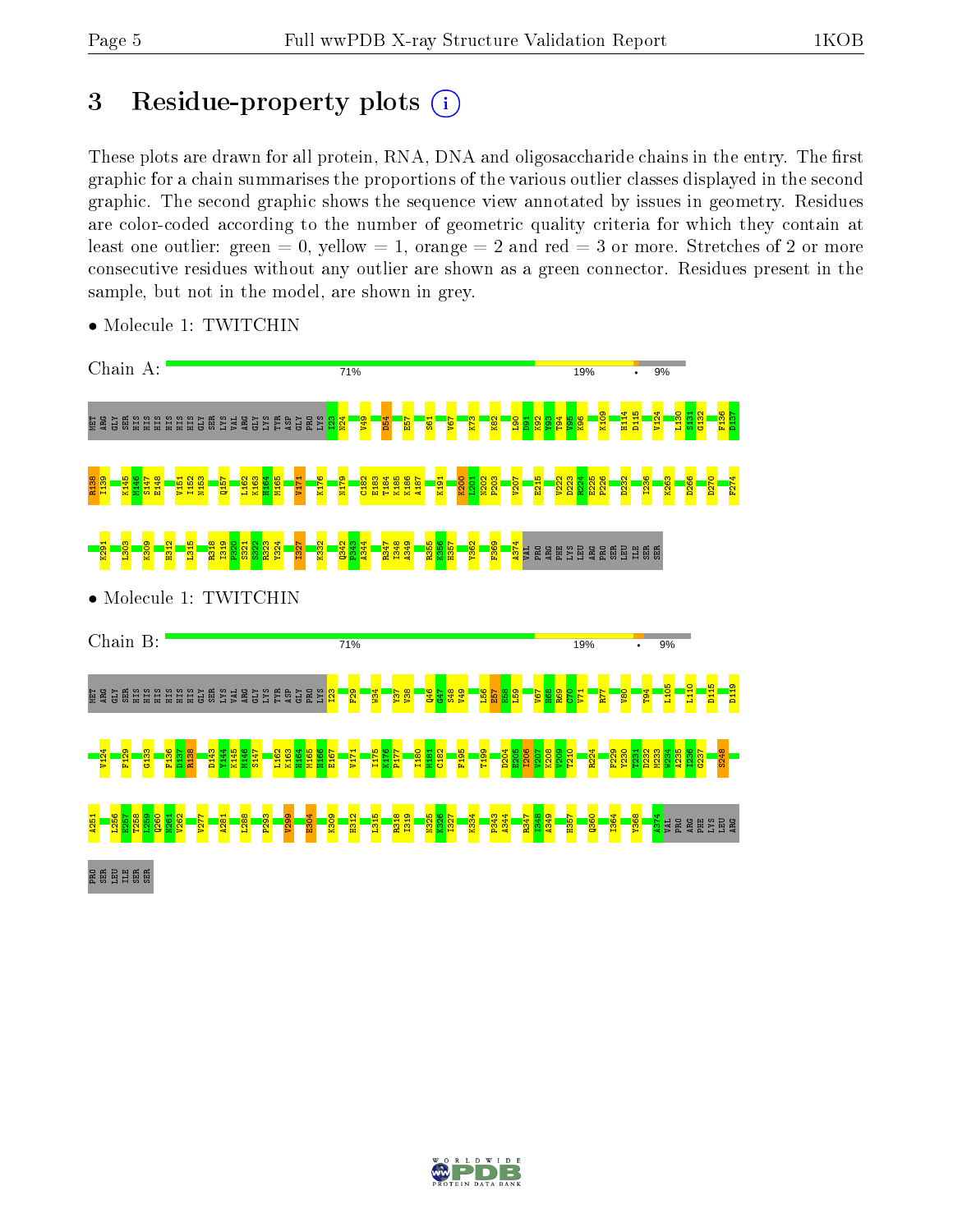# 4 Data and refinement statistics  $(i)$

| Property                                                         | Value                                                            | Source     |
|------------------------------------------------------------------|------------------------------------------------------------------|------------|
| Space group                                                      | P 21 21 21                                                       | Depositor  |
| Cell constants                                                   | 62.30Å 87.80Å 152.90Å                                            | Depositor  |
| a, b, c, $\alpha$ , $\beta$ , $\gamma$                           | $90.00^{\circ}$ $90.00^{\circ}$<br>$90.00^\circ$                 |            |
| Resolution $(A)$                                                 | 40.00<br>2.30<br>$\frac{1}{2}$                                   | Depositor  |
|                                                                  | $38.07 - 1.65$                                                   | <b>EDS</b> |
| % Data completeness                                              | (Not available) $(40.00-2.30)$                                   | Depositor  |
| (in resolution range)                                            | $51.6$ $(38.07 - 1.65)$                                          | <b>EDS</b> |
| $R_{merge}$                                                      | 0.12                                                             | Depositor  |
| $\mathrm{R}_{sym}$                                               | (Not available)                                                  | Depositor  |
| $\sqrt{I/\sigma}(I) > 1$                                         | $1.99$ (at 1.65Å)                                                | Xtriage    |
| Refinement program                                               | $X$ -PLOR $3.1$                                                  | Depositor  |
|                                                                  | 0.200<br>0.282                                                   | Depositor  |
| $R, R_{free}$                                                    | (Not available)<br>0.211                                         | DCC        |
| $R_{free}$ test set                                              | No test flags present.                                           | wwPDB-VP   |
| Wilson B-factor $(A^2)$                                          | 8.6                                                              | Xtriage    |
| Anisotropy                                                       | 1.609                                                            | Xtriage    |
| Bulk solvent $k_{sol}(\text{e}/\text{A}^3), B_{sol}(\text{A}^2)$ | $0.29$ , 74.8                                                    | <b>EDS</b> |
| L-test for $\mathrm{twinning}^2$                                 | $\overline{< L >$ = 0.49, $\overline{<}$ L <sup>2</sup> > = 0.33 | Xtriage    |
| Estimated twinning fraction                                      | No twinning to report.                                           | Xtriage    |
| $F_o, F_c$ correlation                                           | 0.89                                                             | <b>EDS</b> |
| Total number of atoms                                            | 6071                                                             | wwPDB-VP   |
| Average B, all atoms $(A^2)$                                     | 31.0                                                             | wwPDB-VP   |

Xtriage's analysis on translational NCS is as follows: The largest off-origin peak in the Patterson function is  $3.56\%$  of the height of the origin peak. No significant pseudotranslation is detected.

<sup>&</sup>lt;sup>2</sup>Theoretical values of  $\langle |L| \rangle$ ,  $\langle L^2 \rangle$  for acentric reflections are 0.5, 0.333 respectively for untwinned datasets, and 0.375, 0.2 for perfectly twinned datasets.



<span id="page-5-1"></span><span id="page-5-0"></span><sup>1</sup> Intensities estimated from amplitudes.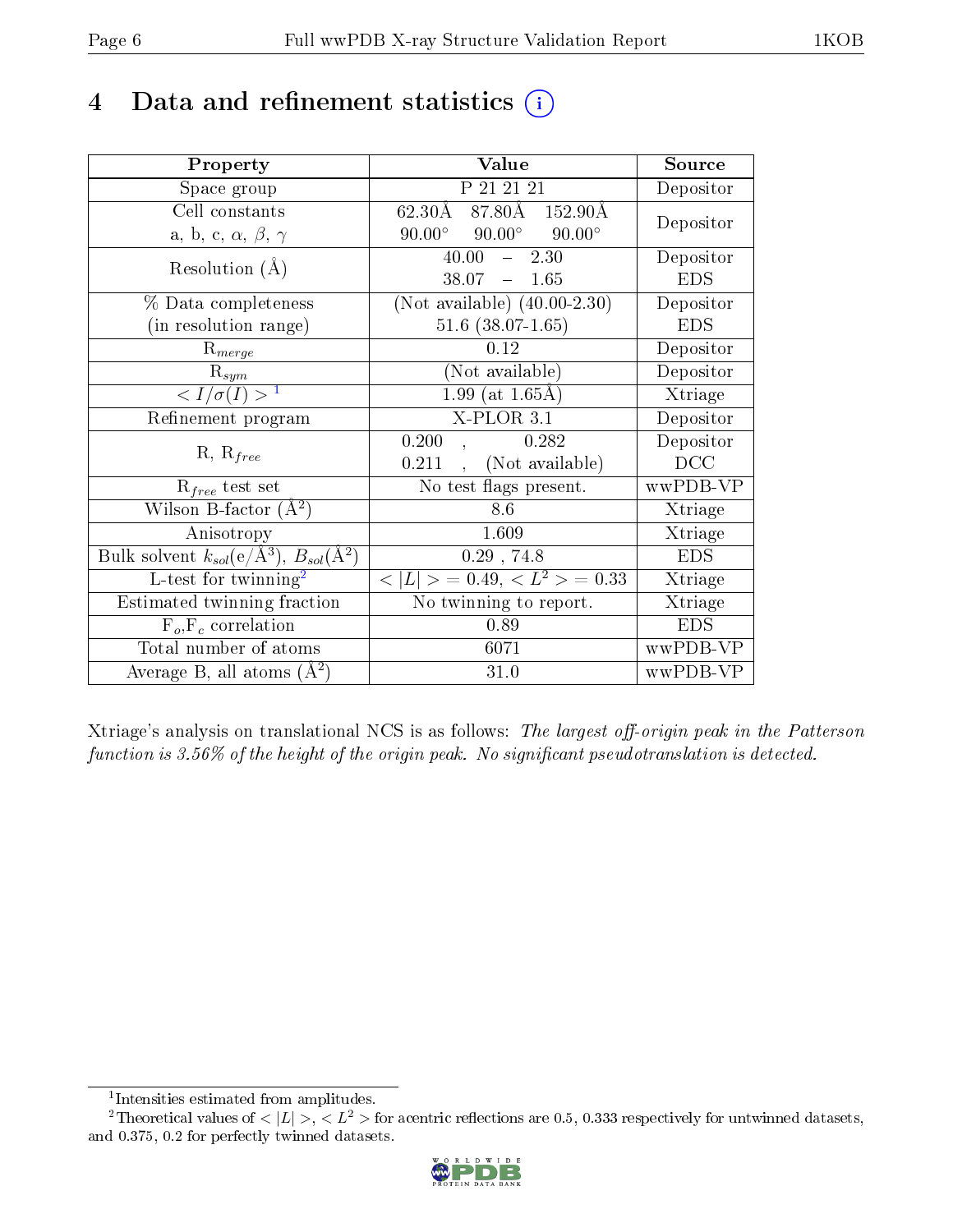# 5 Model quality  $(i)$

# 5.1 Standard geometry  $\overline{()}$

The Z score for a bond length (or angle) is the number of standard deviations the observed value is removed from the expected value. A bond length (or angle) with  $|Z| > 5$  is considered an outlier worth inspection. RMSZ is the root-mean-square of all Z scores of the bond lengths (or angles).

| Mol | Chain |             | Bond lengths | Bond angles |                  |  |
|-----|-------|-------------|--------------|-------------|------------------|--|
|     |       | <b>RMSZ</b> | # $ Z  > 5$  | RMSZ        | # $ Z  > 5$      |  |
|     |       | 0.60        | 0/2942       | 0.77        | $1/3981~(0.0\%)$ |  |
|     | B     | 0.59        | 0/2942       | 0.75        | 0/3981           |  |
| ΑĦ  | ΑII   | 0.59        | 0/5884       | 0.76        | $1/7962(0.0\%)$  |  |

There are no bond length outliers.

All (1) bond angle outliers are listed below:

|  |  |                             | $\vert$ Mol $\vert$ Chain $\vert$ Res $\vert$ Type $\vert$ Atoms $\vert$ Z $\vert$ Observed $\vert$ <sup>o</sup> ) $\vert$ Ideal $\vert$ <sup>o</sup> ) |           |
|--|--|-----------------------------|---------------------------------------------------------------------------------------------------------------------------------------------------------|-----------|
|  |  | $54$   ASP   N-CA-C   -5.27 | 96.78                                                                                                                                                   | $-111.00$ |

There are no chirality outliers.

There are no planarity outliers.

## 5.2 Too-close contacts  $(i)$

In the following table, the Non-H and H(model) columns list the number of non-hydrogen atoms and hydrogen atoms in the chain respectively. The H(added) column lists the number of hydrogen atoms added and optimized by MolProbity. The Clashes column lists the number of clashes within the asymmetric unit, whereas Symm-Clashes lists symmetry related clashes.

|  |      | Mol   Chain   Non-H   $H (model)$   $H (added)$ |      |                | Clashes   Symm-Clashes |
|--|------|-------------------------------------------------|------|----------------|------------------------|
|  | 2869 |                                                 | 2812 | 5 <sup>7</sup> |                        |
|  | 2869 |                                                 | 2812 | 5              |                        |
|  |      |                                                 |      |                |                        |
|  | 165  |                                                 |      |                |                        |
|  | 161  |                                                 |      |                |                        |
|  | 6071 |                                                 | 5632 | 107            |                        |

The all-atom clashscore is defined as the number of clashes found per 1000 atoms (including hydrogen atoms). The all-atom clashscore for this structure is 9.

All (107) close contacts within the same asymmetric unit are listed below, sorted by their clash

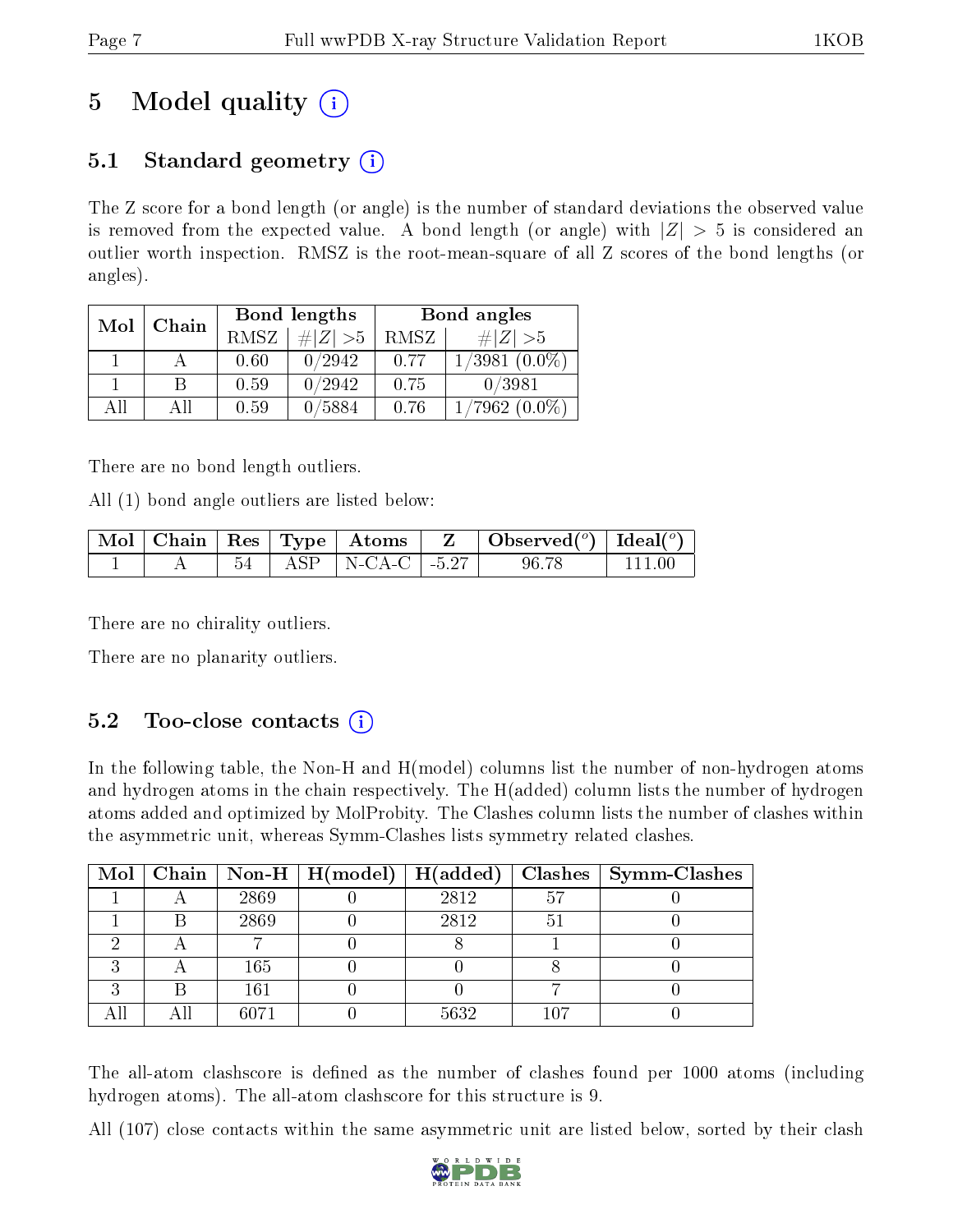magnitude.

| Atom-1              | Atom-2              | Interatomic      | Clash           |
|---------------------|---------------------|------------------|-----------------|
|                     |                     | distance $(\AA)$ | overlap $(\AA)$ |
| 1:A:130:LEU:HD22    | 1:A:183:GLU:HA      | 1.56             | 0.86            |
| 1:B:312:HIS:HB3     | 1:B:315:LEU:HD12    | 1.66             | 0.75            |
| 1:A:321:SER:HB3     | 3:A:498:HOH:O       | 1.85             | 0.74            |
| 1: A:49: VAL: HG21  | 1: A:124: VAL:HG21  | 1.69             | 0.74            |
| 1:B:56:LEU:HD11     | 1:B:71:VAL:HG23     | 1.71             | 0.72            |
| 1: A: 324: TYR: HD1 | 1:A:327:ILE:HD11    | 1.55             | 0.72            |
| 1:A:312:HIS:HB3     | 1:A:315:LEU:HD12    | 1.74             | 0.69            |
| 1:B:368:TYR:HB2     | 3:B:394:HOH:O       | 1.92             | 0.68            |
| 1: A: 138: ARG: HG3 | 1: A: 182: CYS: SG  | 2.33             | 0.68            |
| 1: A:147: SER:O     | 1: A:151: VAL:HG23  | 1.95             | 0.67            |
| 1:B:59:LEU:HD22     | 1:B:343:PRO:HD2     | 1.77             | 0.66            |
| 1: B:94:THR:OG1     | 1:B:357:HIS:HE1     | 1.78             | 0.65            |
| 1:B:57:GLU:OE2      | 1:B:69:ARG:HD3      | 1.97             | 0.64            |
| 1:B:67:VAL:HG23     | 1:B:349:ALA:HB2     | 1.80             | 0.64            |
| 1:B:49:VAL:HG21     | 1:B:124:VAL:HG21    | 1.79             | 0.63            |
| 1:B:23:ILE:HG21     | 1:B:29:PHE:HE2      | 1.63             | 0.63            |
| 1:A:355:ARG:HG3     | 1: A: 362: TYR: CG  | 2.34             | 0.63            |
| 1: A:324:TYR:CD1    | 1:A:327:ILE:HD11    | 2.34             | 0.62            |
| 1:A:49:VAL:CG2      | 1:A:124:VAL:HG21    | 2.30             | 0.62            |
| 1:B:105:LEU:HD22    | 1:B:165:MET:HG2     | 1.80             | 0.62            |
| 1:A:374:ALA:O       | 2:A:388:VAL:HG23    | 2.02             | 0.60            |
| 1:B:80:VAL:HG23     | 1:B:129:PHE:HD1     | 1.67             | 0.59            |
| 1:A:319:ILE:HG23    | 1:A:323:ARG:HH11    | 1.67             | 0.59            |
| 1:A:207:VAL:HG21    | $1: A:369:$ PHE:CE2 | 2.39             | 0.57            |
| 1: A:82: LYS: HE3   | 1:A:348:ILE:O       | 2.04             | 0.57            |
| 1: B:37: TYR: CZ    | 1:B:77:ARG:HD2      | 2.39             | 0.57            |
| 1:B:138:ARG:HG3     | 1:B:182:CYS:SG      | 2.45             | 0.56            |
| 1:B:162:LEU:HA      | 1:B:165:MET:HE3     | 1.88             | 0.56            |
| 1:B:347:ARG:HD3     | 3:B:540:HOH:O       | 2.08             | 0.54            |
| 1: A:114: HIS: HE1  | 3:A:440:HOH:O       | 1.90             | 0.54            |
| 1:A:355:ARG:HD2     | 3:A:457:HOH:O       | 2.07             | 0.54            |
| 1: A:94:THR:OG1     | 1: A: 357: HIS: CE1 | 2.60             | 0.54            |
| 1:B:110:LEU:HD22    | 1:B:195:PHE:CZ      | 2.42             | 0.54            |
| 1:B:49:VAL:CG2      | 1:B:124:VAL:HG21    | 2.38             | 0.54            |
| 1:B:258:THR:O       | 1:B:262:VAL:HG23    | 2.07             | 0.53            |
| 1:B:171:VAL:HG22    | 1:B:229:PHE:CD1     | 2.42             | 0.53            |
| 1:A:342:GLN:HG3     | 1: A: 342: GLN:O    | 2.07             | 0.53            |
| 1:A:147:SER:HA      | 1:A:319:ILE:HG12    | 1.91             | 0.53            |
| 1:A:222:VAL:HG12    | 1:A:263:LYS:HE3     | 1.91             | 0.53            |
| 1: A:90: LEU: HG    | 1:B:224:ARG:O       | 2.09             | 0.52            |
| 1:B:334:LYS:HE2     | 3:B:410:HOH:O       | 2.07             | 0.52            |

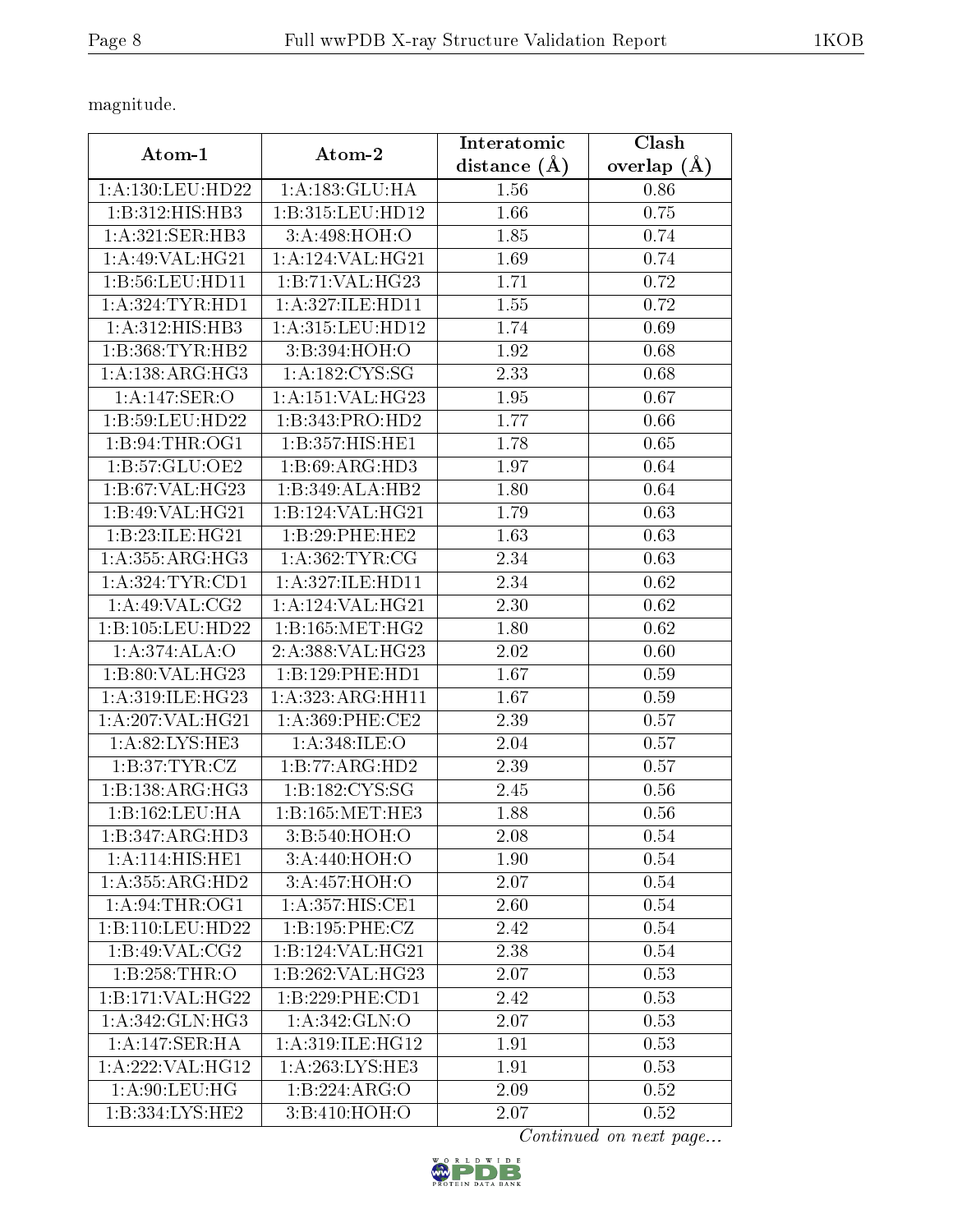| continual from previous page |                              | Interatomic       | Clash           |
|------------------------------|------------------------------|-------------------|-----------------|
| Atom-1                       | Atom-2                       | distance $(A)$    | overlap $(\AA)$ |
| 1: A:145: LYS:HG2            | 1: A:318:ARG:HE              | 1.74              | 0.52            |
| 1:A:223:ASP:OD1              | 1: A:263: LYS: HG2           | 2.09              | 0.52            |
| 1: A:184:THR:OG1             | 1:A:187:ALA:HB2              | 2.11              | 0.51            |
| 1:B:38:VAL:H G22             | 3:B:499:HOH:O                | 2.10              | 0.50            |
| 1: A:92: LYS:O               | 1:A:96:LYS:HG3               | 2.11              | 0.50            |
| 1:B:136:PHE:HD2              | 3:B:478:HOH:O                | 1.93              | 0.50            |
| 1:A:270:ASP:O                | 1: A:274:PHE:HB2             | 2.11              | 0.50            |
| 1: A:200:LYS:CD              | 1: A:200: LYS:H              | 2.25              | 0.49            |
| 1:B:171:VAL:HG22             | 1:B:229:PHE:CE1              | 2.47              | 0.49            |
| 1: A:309: LYS:O              | 1: A:309: LYS: HG2           | 2.12              | 0.49            |
| 1:A:225:GLU:HB3              | 1:A:226:PRO:HD2              | 1.95              | 0.49            |
| 1:B:147:SER:HA               | 1:B:319:ILE:HG12             | $\overline{1.95}$ | 0.49            |
| 1:A:163:LYS:HD2              | 1: A:303:LEU:CD1             | 2.43              | 0.48            |
| 1:B:133:GLY:HA2              | 1:B:344:ALA:CB               | 2.43              | 0.48            |
| 1:A:153:ASN:O                | 1: A: 157: GLN: HG3          | 2.14              | 0.48            |
| 1:A:130:LEU:HD21             | 1: A: 191: LYS: HD2          | 1.94              | 0.48            |
| 1:A:309:LYS:HE2              | 3: A:526:HOH:O               | 2.14              | 0.47            |
| 1: B: 46: GLN:O              | 1:B:46:GLN:HG2               | 2.14              | 0.47            |
| 1:B:105:LEU:CD2              | 1:B:165:MET:HG2              | 2.44              | 0.47            |
| 1:B:248:SER:OG               | 1:B:251:ALA:HB2              | 2.14              | 0.47            |
| 1:B:67:VAL:CG1               | 1:B:80:VAL:HG13              | 2.44              | 0.47            |
| 1: A: 355: ARG: HG3          | 1: A:362:TYR:CB              | 2.44              | 0.47            |
| 1:B:206:ILE:HD11             | 1: B:208: LYS: HE2           | 1.96              | 0.46            |
| 1: A: 136: PHE: CD2          | 1: A: 139: ILE: HD11         | 2.50              | 0.46            |
| 1: A:54:ASP:OD1              | 1:A:73:LYS:HE2               | 2.15              | 0.46            |
| 1:B:94:THR:OG1               | 1:B:357:HIS:CE1              | 2.65              | 0.46            |
| 1:B:230:TYR:CE1              | 1:B:293:PRO:HB3              | 2.51              | 0.46            |
| 1:B:233:MET:SD               | 1:B:299:VAL:HG13             | 2.56              | 0.46            |
| 1: A:291:LYS:HE2             | 3:A:477:HOH:O                | 2.15              | 0.46            |
| 1: A: 136: PHE: CD2          | 1:A:327:ILE:HD12             | 2.51              | 0.46            |
| 1:A:138:ARG:NH2              | 1: A: 186: LYS: HD2          | 2.31              | 0.45            |
| 1:A:327:ILE:HG12             | 3:A:503:HOH:O                | 2.16              | 0.45            |
| 1: A:114: HIS: CE1           | 3:A:440:HOH:O                | 2.65              | 0.45            |
| 1:A:148:GLU:O                | 1: A: 152: ILE: HG13         | 2.16              | 0.45            |
| 1:B:256:LEU:O                | $1:B:260:GLN:H\overline{G2}$ | 2.17              | 0.44            |
| 1:B:163:LYS:O                | 1:B:167:GLU:HG3              | 2.17              | 0.44            |
| 1:B:304:GLU:HA               | 1:B:309:LYS:HD2              | 1.99              | 0.44            |
| 1: A:176: LYS:O              | 1: A:179: ASN:HB2            | 2.18              | 0.44            |
| 1:B:145:LYS:HG2              | 1:B:318:ARG:HD2              | 1.99              | 0.44            |
| 1:A:132:GLY:O                | 1:A:344:ALA:HB3              | 2.18              | 0.44            |
| $1:$ A:109:LYS:HD3           | 1:A:109:LYS:HA               | 1.77              | 0.43            |

Continued from previous page.

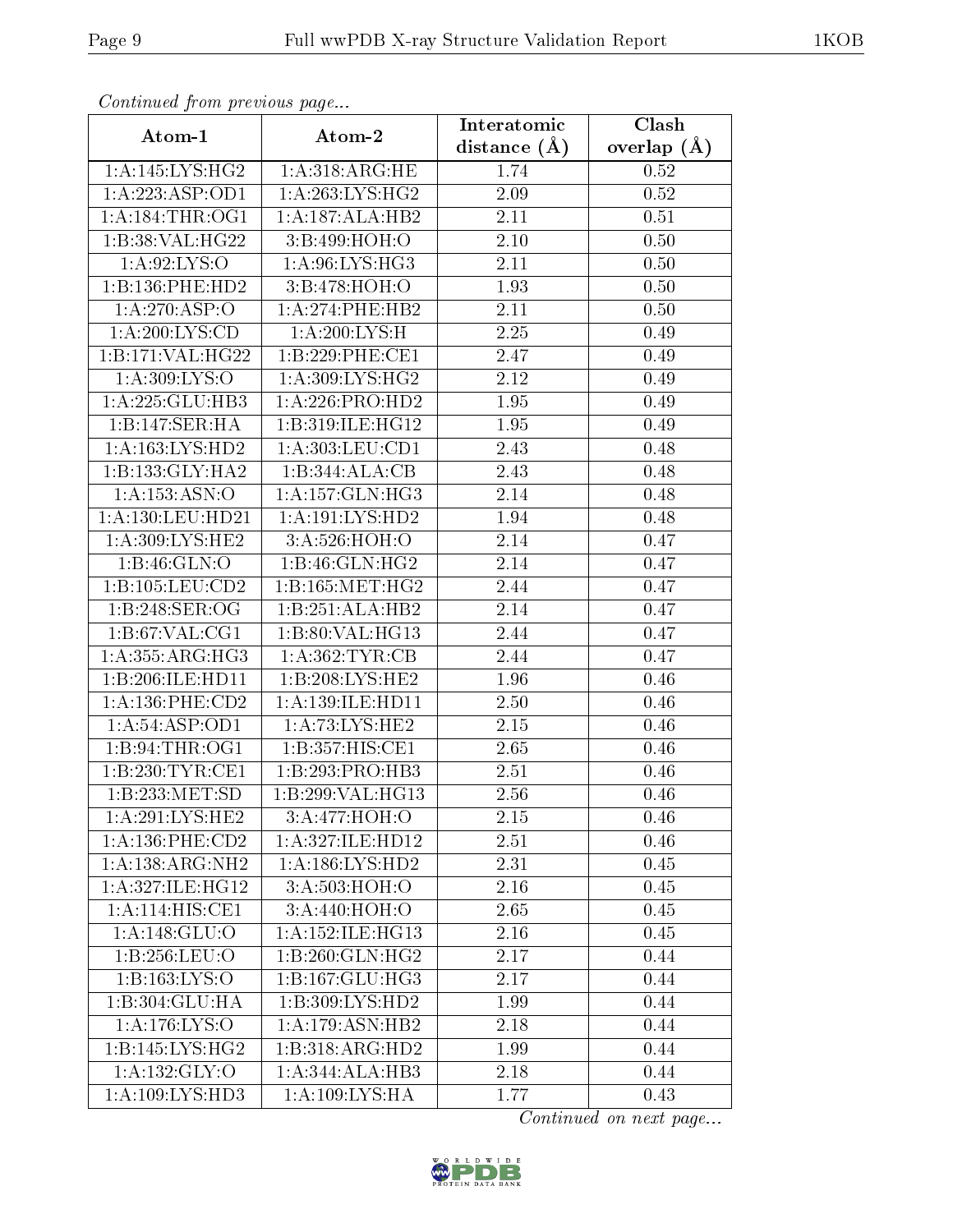|                             |                             | Interatomic    | Clash             |
|-----------------------------|-----------------------------|----------------|-------------------|
| Atom-1                      | Atom-2                      | distance $(A)$ | overlap $(\AA)$   |
| 1: A:94:THR:OG1             | 1:A:357:HIS:HE1             | 2.01           | 0.43              |
| 1: B:37: TYR: CE2           | $1:B:77:A\overline{RG:HD2}$ | 2.54           | 0.43              |
| 1:B:34:TRP:HD1              | 3:B:491:HOH:O               | 2.01           | 0.43              |
| 1:B:210:THR:HB              | 1:B:364:ILE:HD13            | 2.00           | 0.43              |
| 1:A:162:LEU:HA              | 1: A:165: MET:HE2           | 2.01           | 0.43              |
| 1:B:232:ASP:O               | 1:B:235:ALA:HB3             | 2.19           | 0.42              |
| 1:A:171:VAL:HG21            | $1: A:369:$ PHE:CE1         | 2.54           | 0.42              |
| 1:B:237:GLY:HA2             | 1:B:288:LEU:HD12            | 2.00           | 0.42              |
| 1:B:175:ILE:HB              | 1:B:235:ALA:HB1             | 2.02           | 0.42              |
| 1: A:90: LEU:HD22           | 3:B:394:HOH:O               | 2.19           | 0.42              |
| 1:B:162:LEU:HD12            | 1: B: 165: MET:CE           | 2.48           | 0.42              |
| 1:B:136:PHE:CD2             | 1:B:177:PRO:HB3             | 2.54           | 0.42              |
| 1: A:347: ARG:HD3           | 3:A:409:HOH:O               | 2.19           | 0.42              |
| 1:B:277:VAL:HG12            | 1:B:281:ALA:HB3             | 2.02           | 0.42              |
| 1:A:49:VAL:HG11             | 1: A: 124: VAL:HGI1         | 2.01           | 0.42              |
| 1:A:136:PHE:HA              | 1: A: 139: ILE: HG12        | 2.01           | 0.41              |
| 1:A:236:ILE:HD13            | 1: A:236: ILE: HA           | 1.80           | 0.41              |
| 1:A:67:VAL:HG23             | 1:A:349:ALA:HB2             | 2.02           | 0.41              |
| 1:B:80:VAL:HG23             | 1:B:129:PHE:CD1             | 2.51           | 0.41              |
| 1: A: 162: LEU: HD21        | 1:A:232:ASP:HB3             | $2.02\,$       | 0.41              |
| 1:B:110:LEU:HD22            | 1:B:195:PHE:HZ              | 1.85           | $\overline{0.41}$ |
| $1:B:57:GLU:H\overline{G3}$ | 1:B:57:GLU:H                | 1.45           | 0.41              |
| 1:B:67:VAL:HG13             | 1:B:80:VAL:HG13             | 2.02           | 0.40              |
| 1:A:200:LYS:H               | 1:A:200:LYS:HD2             | 1.87           | 0.40              |
| 1:A:185:LYS:HG2             | 1:A:185:LYS:O               | 2.22           | 0.40              |

Continued from previous page...

There are no symmetry-related clashes.

### 5.3 Torsion angles  $(i)$

#### 5.3.1 Protein backbone (i)

In the following table, the Percentiles column shows the percent Ramachandran outliers of the chain as a percentile score with respect to all X-ray entries followed by that with respect to entries of similar resolution.

The Analysed column shows the number of residues for which the backbone conformation was analysed, and the total number of residues.

| Mol   Chain | Analysed                                           | Favoured   Allowed   Outliers   Percentiles |  |                      |  |
|-------------|----------------------------------------------------|---------------------------------------------|--|----------------------|--|
|             | $350/387 (90\%)$   327 (93\%)   22 (6\%)   1 (0\%) |                                             |  | $-50$<br>$\sqrt{41}$ |  |

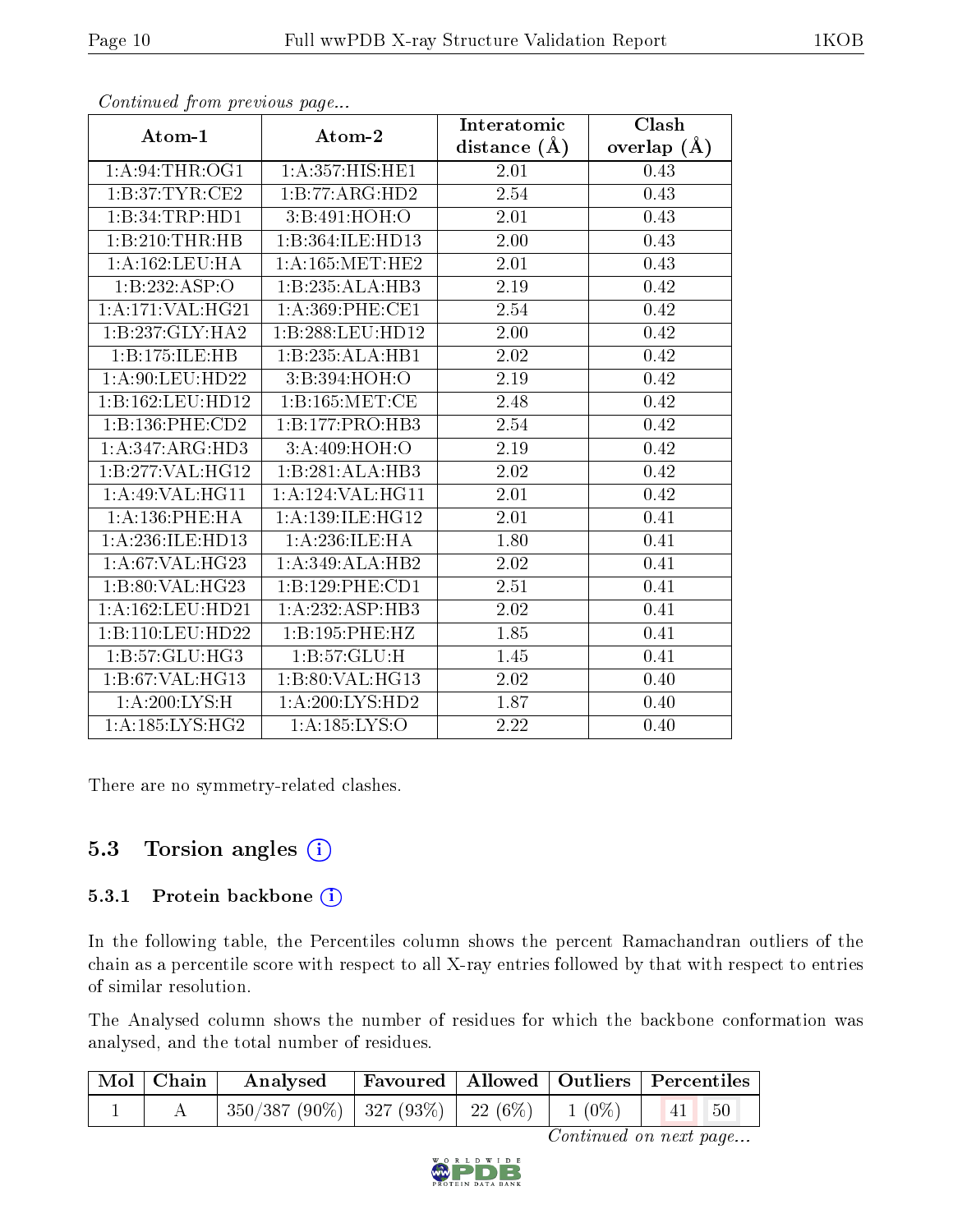Continued from previous page...

| Mol | .   Chain ' | Analysed                                 | Favoured   Allowed   Outliers   Percentiles |          |                             |    |
|-----|-------------|------------------------------------------|---------------------------------------------|----------|-----------------------------|----|
|     |             | $350/387 (90\%)$   335 (96\%)   15 (4\%) |                                             |          | $\boxed{100}$ $\boxed{100}$ |    |
| All | All         | $700/774$ (90%)   662 (95%)   37 (5%)    |                                             | $1(0\%)$ | 51                          | 64 |

All (1) Ramachandran outliers are listed below:

| Mol | Chain | $\mid$ Res | ype<br>L ' |
|-----|-------|------------|------------|
|     |       |            |            |

#### 5.3.2 Protein sidechains  $(i)$

In the following table, the Percentiles column shows the percent sidechain outliers of the chain as a percentile score with respect to all X-ray entries followed by that with respect to entries of similar resolution.

The Analysed column shows the number of residues for which the sidechain conformation was analysed, and the total number of residues.

| Mol | ${\bf Chain}$ | Analysed        | Outliers<br>Rotameric |           | Percentiles |  |  |
|-----|---------------|-----------------|-----------------------|-----------|-------------|--|--|
|     |               | $312/343(91\%)$ | $300(96\%)$           | 12(4%)    | 47<br>33    |  |  |
|     |               | $312/343(91\%)$ | 296 $(95\%)$          | $16(5\%)$ | 33<br>24    |  |  |
| All | All           | $624/686(91\%)$ | 596 (96%)             | 28 $(4%)$ | 39<br>27    |  |  |

All (28) residues with a non-rotameric sidechain are listed below:

| Mol          | Chain              | Res | Type                 |
|--------------|--------------------|-----|----------------------|
| 1            | A                  | 24  | <b>ASN</b>           |
| $\mathbf{1}$ | $\bf{A}$           | 57  | GLU                  |
| $\mathbf{1}$ | $\bf{A}$           | 61  | <b>SER</b>           |
| $\mathbf{1}$ | $\bf{A}$           | 115 | <b>ASP</b>           |
| $\mathbf 1$  | $\bf{A}$           | 138 | $\rm{ARG}$           |
| $\mathbf{1}$ | $\overline{\rm A}$ | 171 | <b>VAL</b>           |
| 1            | $\overline{A}$     | 200 | <b>LYS</b>           |
| $\mathbf{1}$ | $\bf{A}$           | 202 | <b>ASN</b>           |
| $\mathbf 1$  | $\overline{A}$     | 215 | GLU                  |
| $\mathbf{1}$ | $\bf{A}$           | 266 | <b>ASP</b>           |
| $\mathbf{1}$ | $\overline{\rm A}$ | 327 | ILE                  |
| $\mathbf{1}$ | $\bf{A}$           | 332 | <b>LYS</b>           |
| 1            | B                  | 48  | SER                  |
| $\mathbf{1}$ | B                  | 57  | $\operatorname{GLU}$ |
| 1            | R                  | 115 | ASP                  |

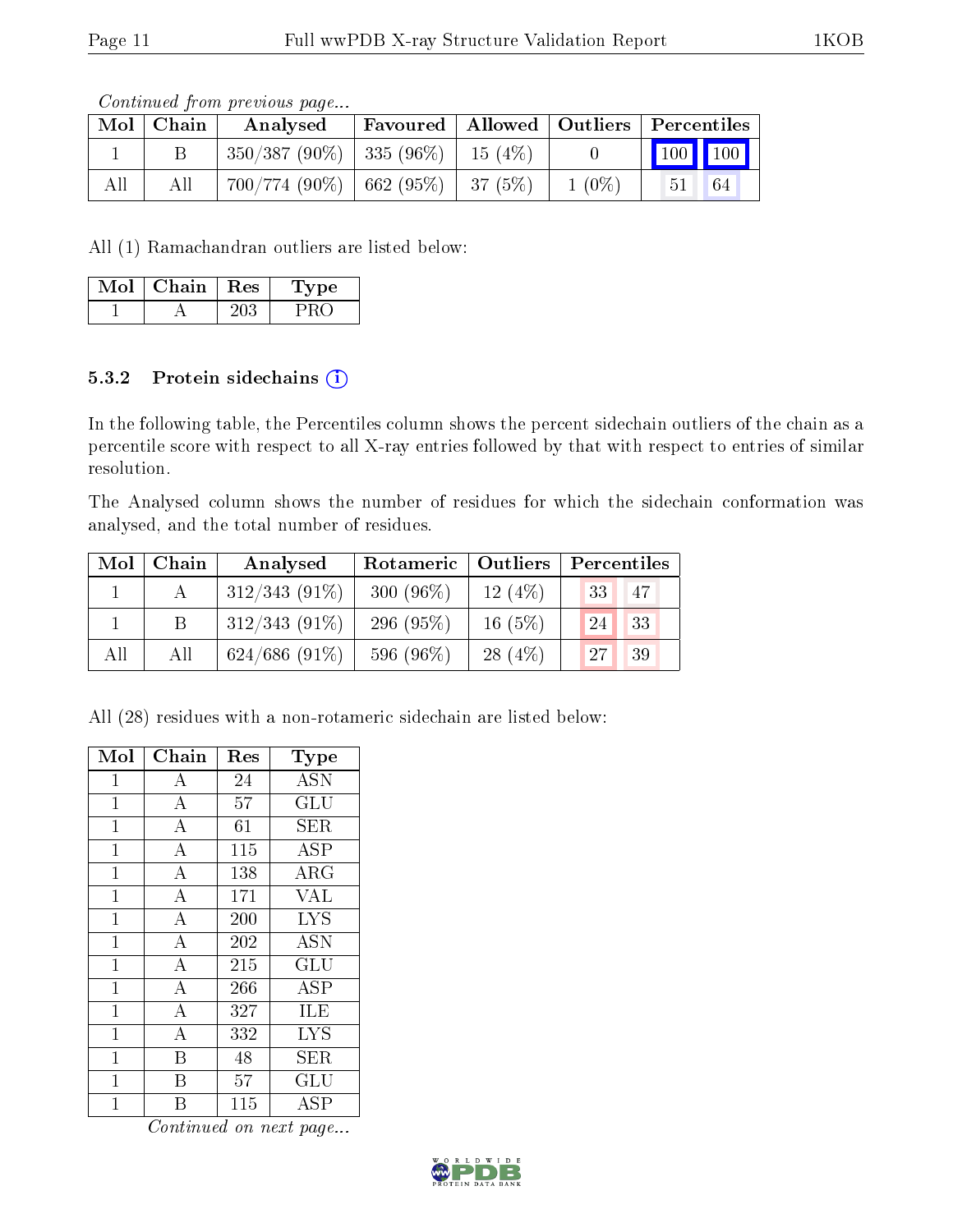|                |       | ×.  | ×.<br>ັ     |
|----------------|-------|-----|-------------|
| Mol            | Chain | Res | Type        |
| 1              | Β     | 119 | <b>ASP</b>  |
| 1              | Β     | 138 | ARG         |
| $\mathbf{1}$   | B     | 143 | <b>ASP</b>  |
| 1              | B     | 180 | ILE         |
| $\mathbf 1$    | Β     | 199 | THR         |
| $\mathbf{1}$   | B     | 204 | <b>ASP</b>  |
| $\mathbf 1$    | B     | 206 | ILE         |
| $\mathbf 1$    | B     | 248 | ${\rm SER}$ |
| $\mathbf{1}$   | Β     | 299 | <b>VAL</b>  |
| $\mathbf{1}$   | Β     | 304 | GLU         |
| $\mathbf 1$    | В     | 325 | <b>ASN</b>  |
| $\overline{1}$ | В     | 327 | ILE         |
| 1              | B     | 360 | GLN         |

Continued from previous page...

Some sidechains can be flipped to improve hydrogen bonding and reduce clashes. All (6) such sidechains are listed below:

| Mol | Chain | Res | <b>Type</b> |
|-----|-------|-----|-------------|
|     |       | 260 | <b>GLN</b>  |
|     |       | 357 | HIS         |
|     |       | 46  | <b>GLN</b>  |
|     | R     | 168 | HIS         |
|     |       | 357 | <b>HIS</b>  |
|     |       | 360 | GLN         |

#### 5.3.3 RNA [O](https://www.wwpdb.org/validation/2017/XrayValidationReportHelp#rna)i

There are no RNA molecules in this entry.

### 5.4 Non-standard residues in protein, DNA, RNA chains (i)

There are no non-standard protein/DNA/RNA residues in this entry.

### 5.5 Carbohydrates  $(i)$

There are no monosaccharides in this entry.

## 5.6 Ligand geometry  $(i)$

1 ligand is modelled in this entry.

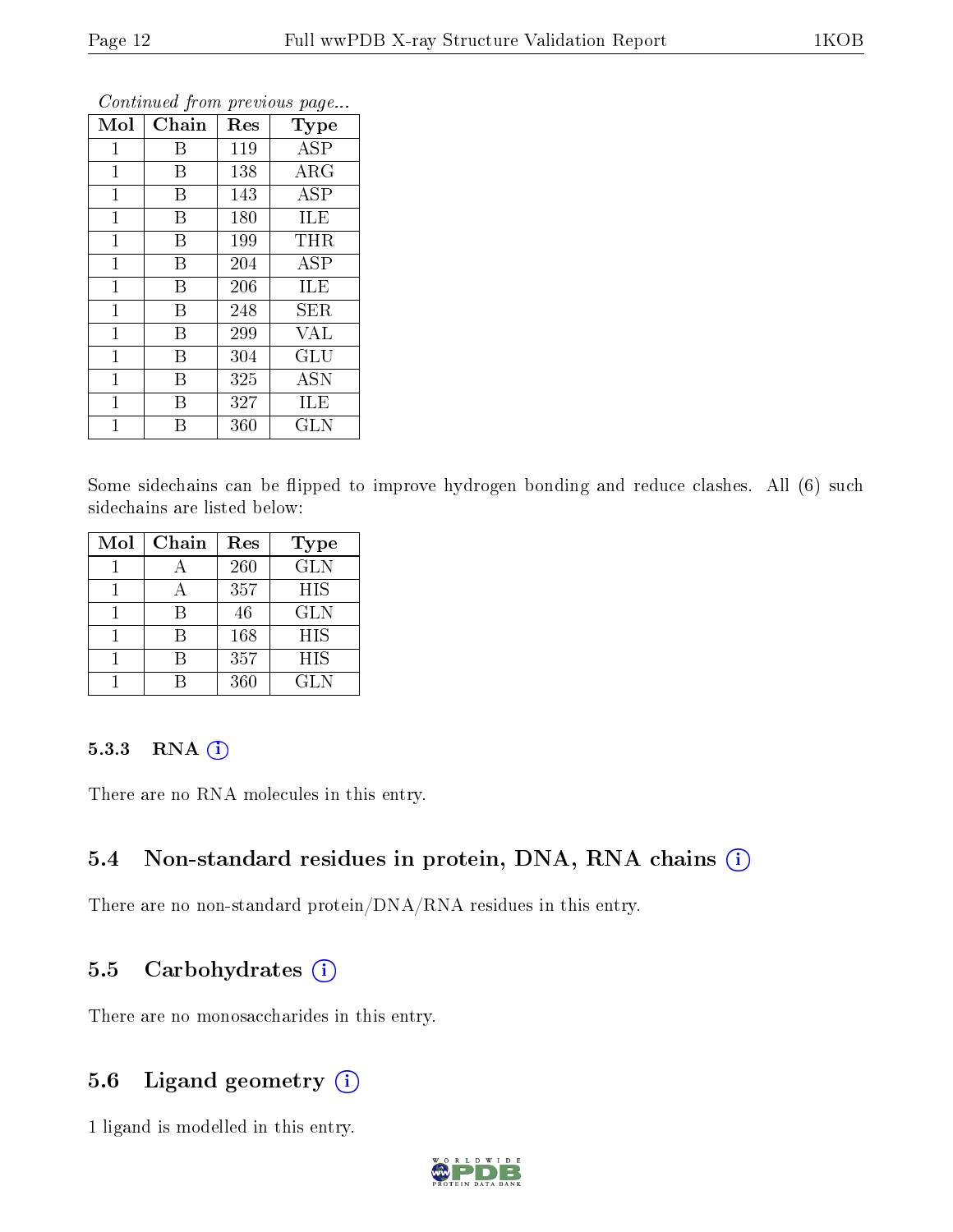In the following table, the Counts columns list the number of bonds (or angles) for which Mogul statistics could be retrieved, the number of bonds (or angles) that are observed in the model and the number of bonds (or angles) that are dened in the Chemical Component Dictionary. The Link column lists molecule types, if any, to which the group is linked. The Z score for a bond length (or angle) is the number of standard deviations the observed value is removed from the expected value. A bond length (or angle) with  $|Z| > 2$  is considered an outlier worth inspection. RMSZ is the root-mean-square of all Z scores of the bond lengths (or angles).

|  | Mol<br>Chain<br>Type.<br>Res |  |     | Link   |      | Bond lengths            |                     |       | Bond angles |  |
|--|------------------------------|--|-----|--------|------|-------------------------|---------------------|-------|-------------|--|
|  |                              |  |     | ∪ounts | RMSZ | $\# Z $<br><sup>2</sup> | Counts <sup>1</sup> | RMSZ  | $\pm  Z $   |  |
|  | ΑL                           |  | 388 |        | 4.6. | 0.86                    |                     | 6,7,9 |             |  |

In the following table, the Chirals column lists the number of chiral outliers, the number of chiral centers analysed, the number of these observed in the model and the number defined in the Chemical Component Dictionary. Similar counts are reported in the Torsion and Rings columns. '-' means no outliers of that kind were identified.

|     |     |  | Mol   Type   Chain   Res   Link   Chirals   Torsions   Rings |  |
|-----|-----|--|--------------------------------------------------------------|--|
| VAL | 388 |  | 3/5/6/8                                                      |  |

There are no bond length outliers.

There are no bond angle outliers.

There are no chirality outliers.

All (3) torsion outliers are listed below:

| Mol | Chain | Res | Type  | Atoms         |
|-----|-------|-----|-------|---------------|
|     |       | 388 | VAL   | C-CA-CB-CG1   |
|     |       | 388 | VAL   | $C-CA-CB-CG2$ |
|     |       | 388 | V A L | N-CA-CB-CG2   |

There are no ring outliers.

1 monomer is involved in 1 short contact:

|  |            | Mol   Chain   Res   Type   Clashes   Symm-Clashes |
|--|------------|---------------------------------------------------|
|  | -388   VAL |                                                   |

#### 5.7 [O](https://www.wwpdb.org/validation/2017/XrayValidationReportHelp#nonstandard_residues_and_ligands)ther polymers  $(i)$

There are no such residues in this entry.

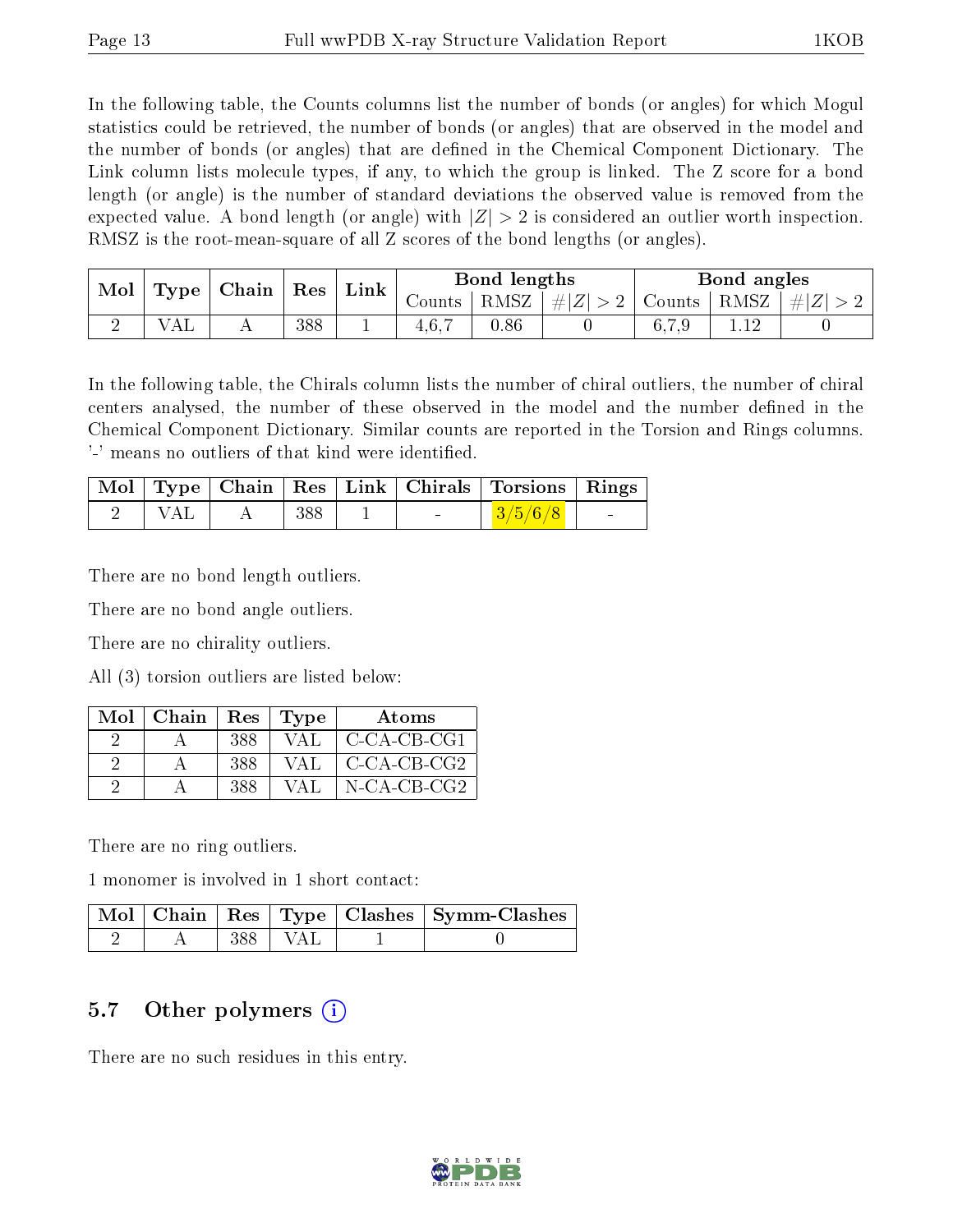# 5.8 Polymer linkage issues (i)

There are no chain breaks in this entry.